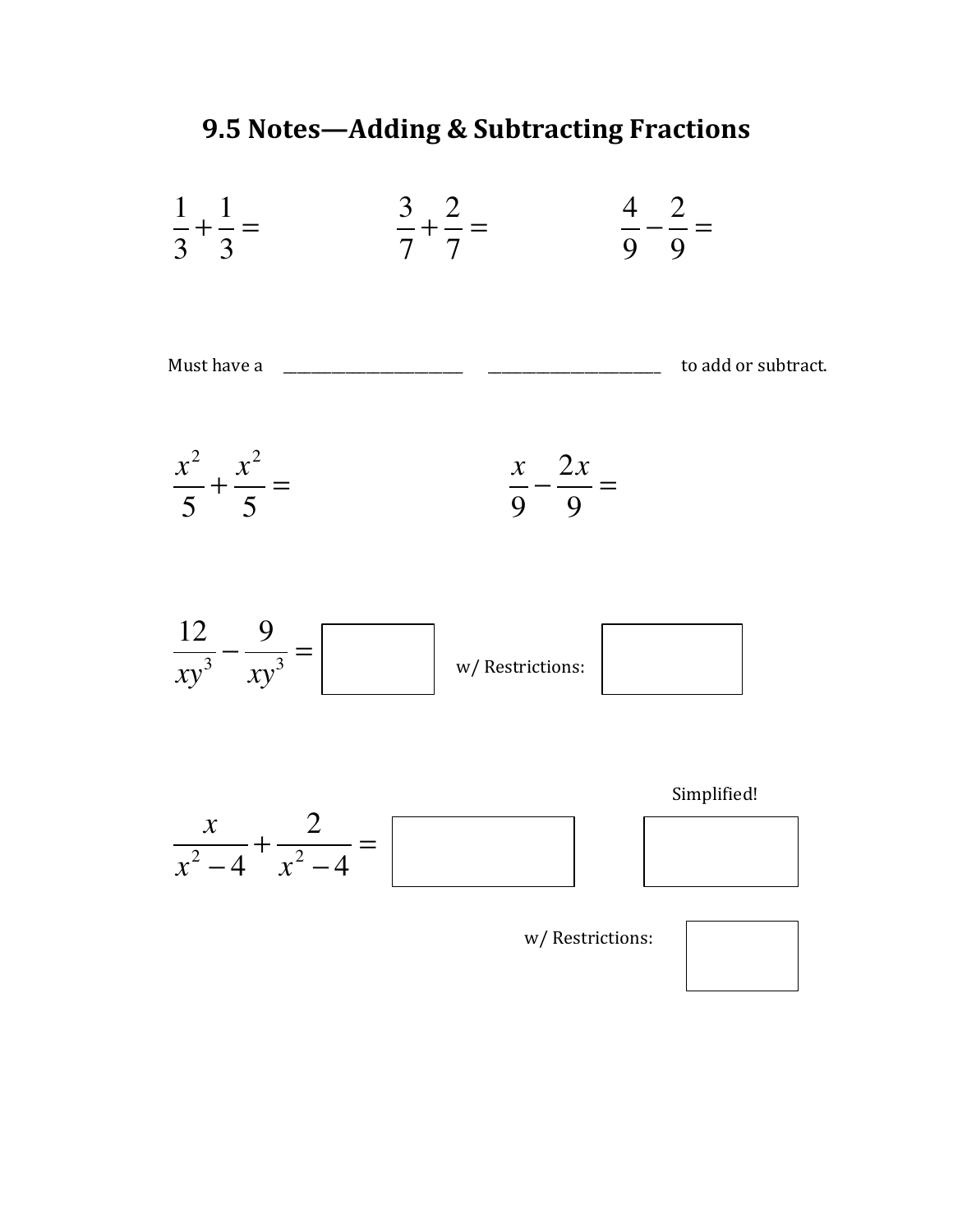$$
\frac{2}{3} + \frac{1}{5} \text{ or } \frac{(-)2}{(-)3} + \frac{1}{5} \text{ or } \frac{(-)2}{15} + \frac{1}{15} = \boxed{2}
$$
  

$$
\frac{1}{12} + \frac{3}{9} \text{ or } \frac{(-)1}{(-)12} + \frac{3(-)}{9(-)} \text{ or } \frac{3}{36} + \frac{12}{36} = \frac{15}{36} = \frac{5}{12}
$$

Steps: 1. Factor!

- 2. "Build a LCD?" (Lowest Common Denominator)
- 3. Identify Restrictions

4. Add/Subt....simplify if needed

$$
\frac{6}{5x^2y} + \frac{5}{10xy^2} = \frac{6(1)}{5x^2y(1)} + \frac{5(1)}{10xy^2(1)} = \frac{1}{10x^2y^2} + \frac{1}{10x^2y^2}
$$
\n
$$
= \frac{1}{10x^2y^2}
$$
\nRestrictions:

\n
$$
3 - \frac{1}{x^2 + 5} = \frac{3(1)}{1(1)} - \frac{1}{x^2 + 5} = \frac{1}{x^2 + 5} - \frac{1}{x^2 + 5} = \frac{1}{x^2 + 5}
$$

No Restrictions!!!

$$
x^{2} + 5 \neq 0
$$
  

$$
x^{2} \neq -5
$$
  

$$
x \neq \pm \sqrt{5} i
$$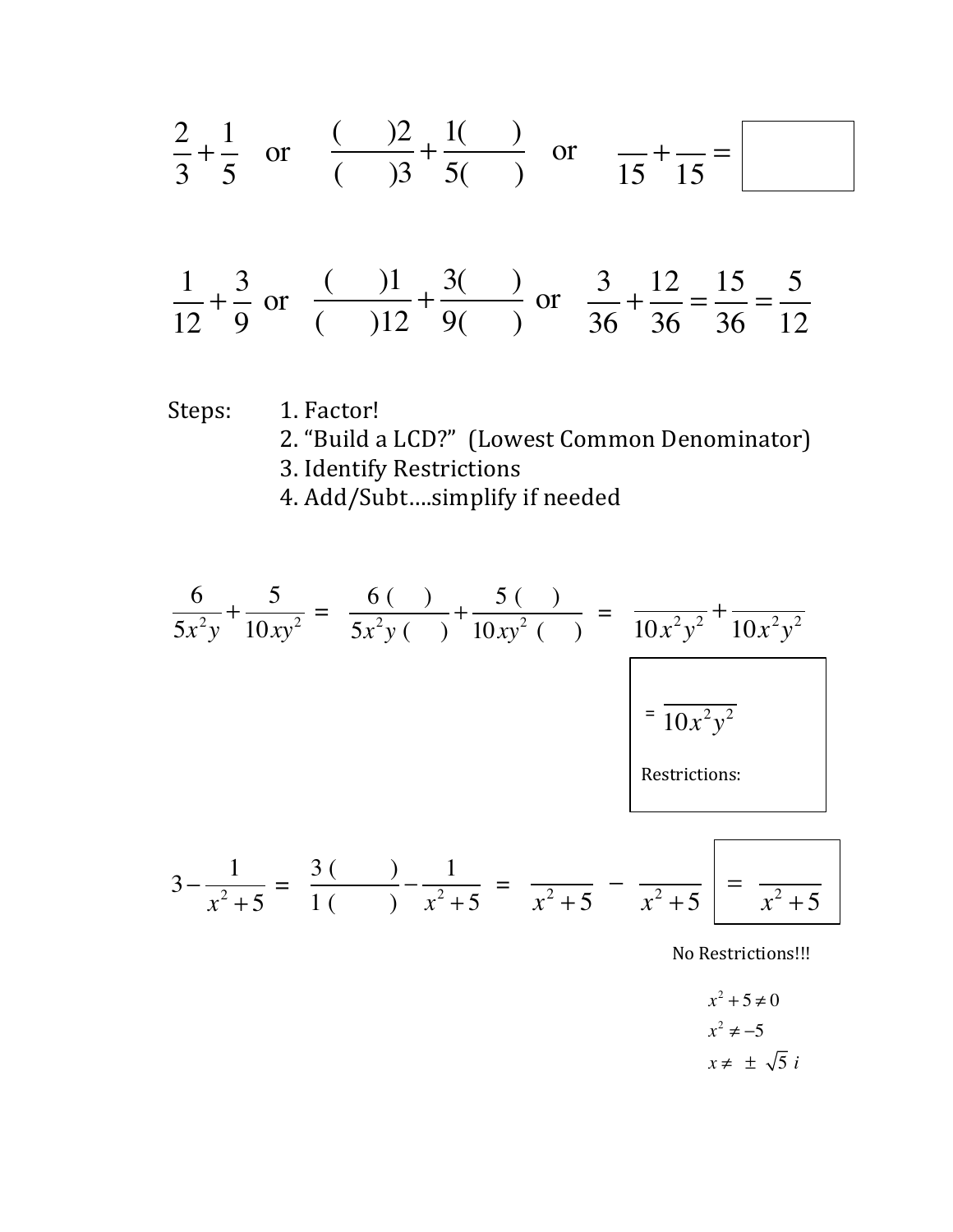$$
\frac{4c}{c-3} + \frac{4c}{c+3} = \frac{(-c)(c-3)}{(c-3)} + \frac{4c(-c)}{(c+3)(c-3)} =
$$

Space for showing work:



Answer: w/ Restrictions:

$$
\overline{(c-3)(c+3)}
$$

Time for Board Work!

Now more video...

## **Be careful with Subtraction:**

$$
\frac{4r}{r-2} - \frac{4r}{r+2} = \frac{(-1)^2 r}{(-1)^2 (r-2)} - \frac{4r(-1)}{(r+2)(-1)} =
$$